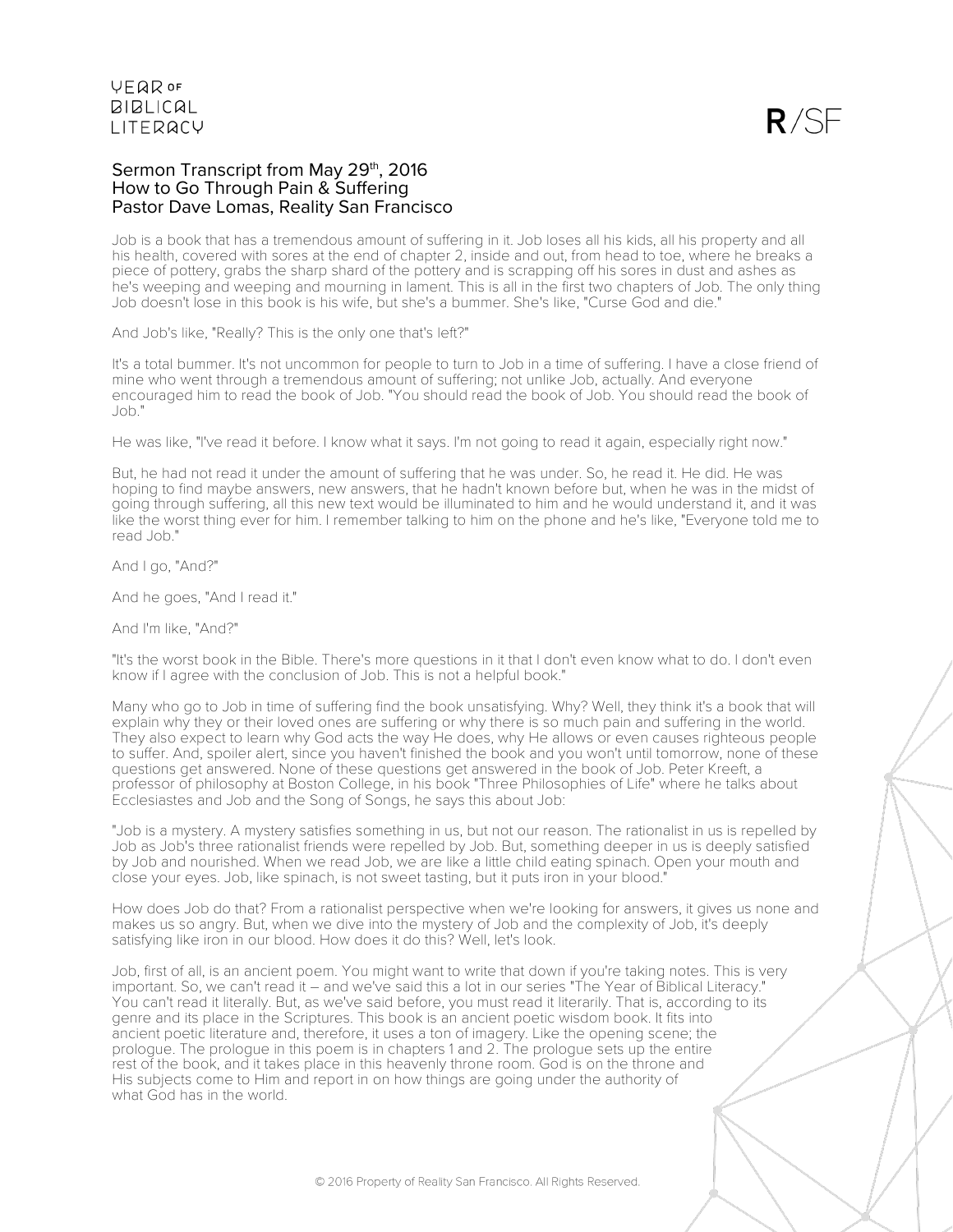$R/SE$ 

But then there is this other character, an almost sinister character, that barges in on this scene. He shows up unannounced. Almost like in Genesis 3. Unannounced. Shows up. And the text calls him "Ha-Satan" or "The Satan" or "The Accuser." Some of your Bibles have "The Accuser" or "The Satan."

Now there is – let me nerd out for a second. So, just bear with me. There is a lot of debate about who this character is. A lot. There is a lot of academic scholars that say that this not Satan like you and I would think of Satan or the devil. This is not the devil. But, this is just a fairly neutral character in this story that is there to help set up the problem of the book. So, this isn't Satan, this isn't personal Satan, this is not the devil, this is just kind of a neutral character in the book that's there that's placed in the book by the author of this book to set up the problem in the book. That's it. That's the only function that this character has.

Now, I do not think that we're allowed to put too much emphasis on this character, "The Satan," and blame him for everything that happens from here on out. That would be too easy, in my opinion. This book is not black and white. You cannot say, "Well, it's all Satan."

We can't do that. Especially at the end of the book where the end of the book says that God had something to do with Job's troubles. So, it's not as black and white and go, "Well, blame everything on Satan. It's all Satan. He did this all."

The fact that he's only mentioned in the first two chapters says something as well. I do agree that this Satan character is there to set up the problem. However, when we place Job in the context of the canon of Scripture, which every book of the Bible must be placed in the context of the canon of Scripture, I don't think we're allowed to just say that this is a neutral character that sets up the problem of the book. The Satan is indeed a character that we see at the very beginning of the Scriptures (Genesis) and one that we see, finally, at the end of Scriptures (the book of Revelation) under God's judgment, ultimately.

This is really important, that when we place Job in the canon of Scripture, we have to deal with the "Ha- Satan," we have to deal with "The Accuser," we have to do something with him. We can't just say, "Oh, he's just a neutral character."

You can't do that. You're not allowed to. I mean, if you took Job out of the Bible and go, "Well, it's just ancient wisdom," great. Then do whatever you want to it. But, when you place it in the canon of Scripture, you cannot do that. Okay? So, that's, again, my opinion. If you don't agree with me, you can be wrong. That's fine. And look at the characteristics of this character. When God asks him where he's from, he responds by saying, "I've been around. I've been doing my thing. I'm going where I want."

Almost like "none of your business." He doesn't even answer the question, really. Like, "Where are you coming from?"

"To and fro. Just doing my thing. What do you mean? Don't even ask me questions."

That's kind of his attitude. And then verses 8-11 set everything up. So, let's just stop really fast in verses 8-11 and read this again. This sets everything, the whole book, up.

#### Job 1:8: "Then the Lord said to the Satan [Ha-Satan], 'Have you considered my servant Job? There is no one on earth like him;'"

What it's saying is God is saying, "Job is the best. There is no one that I know of on all of the earth that shows someone who is devoted to me, that is devoted to righteousness, that's devoted to justice, that's devoted to holiness. There's no one like Job and his character."

This is what God is saying.

#### "'He is blameless and upright, a man who fears God and shuns evil.'"

And then the Satan says, "[Pshh]. Does Job not fear God for nothing?"

Like, "The reason why Job fears you is because you've placed a hedge around him and you're protecting him and then you're blessing him. Everything he has, you've been blessing him. I guarantee you if you pull that hedge and you stop blessing and you..." – I believe this is what it's saying – "...allow me to curse him, then he will curse you to your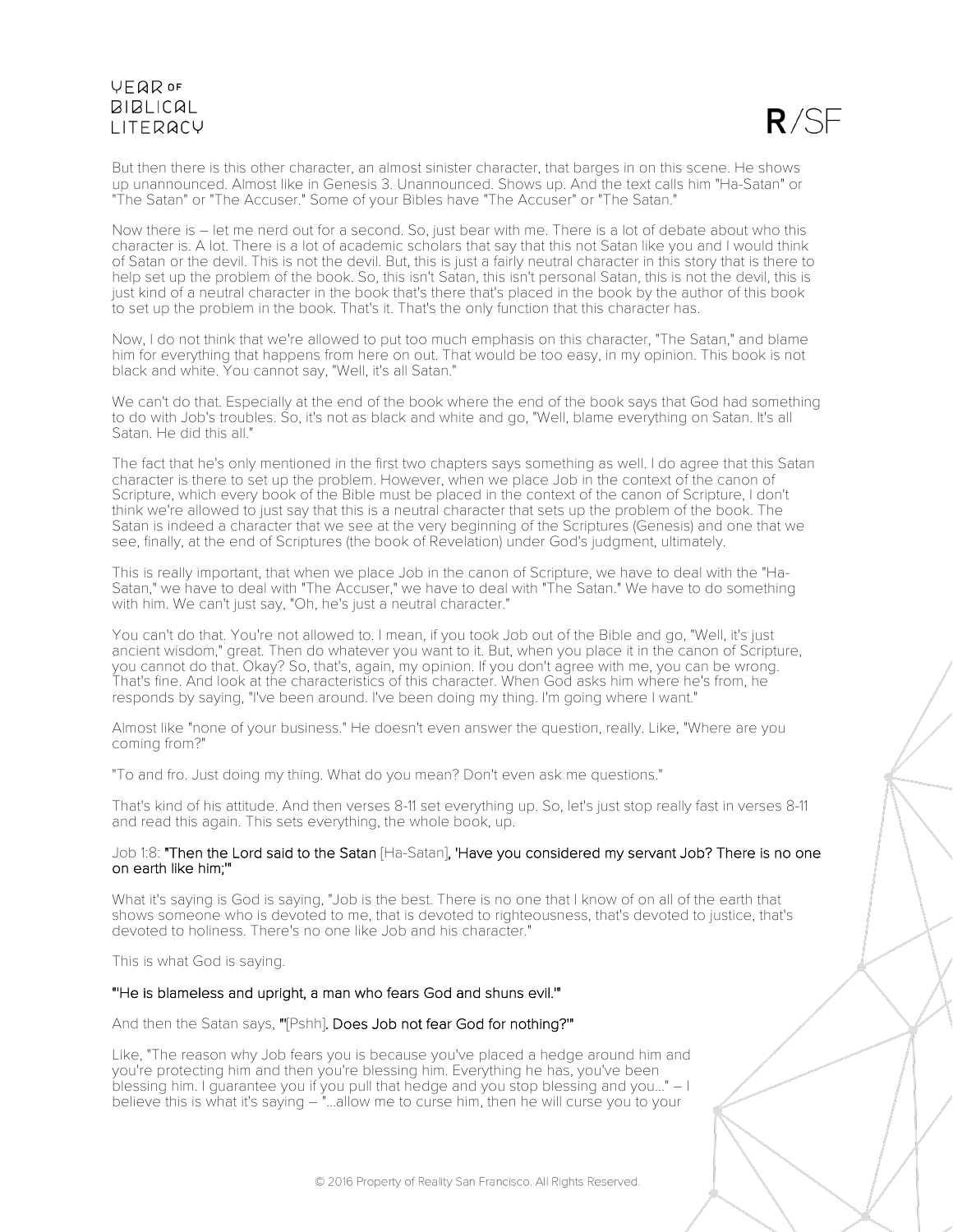

### face."

What the Satan does, the accuser, Ha-Satan, he publicly calls God out on His policy. He puts God's policy on trial. It's important to remember that this is a book that is primarily about God. Job's not on trial as much as God's policies are on trial. Satan puts it this way: "Yes. Job is righteous and Job is devout and he's the best follower you have. I agree with you. But, only because you make his life so great. That's the only reason he loves you and that's the only reason he follows you. Take that away and he will curse you to your face."

And this sets up the question of the whole book. This interaction between God and the Satan sets up the whole book. And it says this. Basically this is what's going on. This is the question that the whole book is trying to answer: "Can human beings have a disinterested faith in God?" That is, "Can humans believe in God without looking for rewards and fearing punishments?"

Can we love God for God? That is the point of the book. I've been listening to a lot of hip-hop lately. I don't know if you've noticed. And there's this idea that permeates a lot of hip-hop, especially artists that have Christian roots or religious overtones. The idea is this: when you live a good life and a devout life, God has to bless it. When you live a good and devout life, God has to bless it.

So, Kanye has this line in one of his songs where he says, "But I've been talking to God for so long that, if you look at my life, I guess He's talking back. I've been talking to God for so long that, if you look at my life, I guess He's talking back."

What is he saying? He's saying that his success is directly a response from God for his devotion. That's what he's saying. "I've been talking to God. I've been devoted for so long to God. I've been praying so much to God that God is blessing me. He's talking back to me with cash money and diamonds in my teeth. He's talking back. Can you see this?"

This is what he's saying. Chance the Rapper came out with a new album a couple weeks ago and it's incredible. It's so good. In his song "Blessings," he has this hook that goes like this:

"When the praises go up, the blessings come down. "When the praises go up, the blessings come down."

And then he says, "It seems like blessings keep falling in my lap."

I want to play this song right now. It's so good. Now, is this wrong? Is this wrong? It's not entirely wrong. We're told that we reap what we sow. Galatians 6. That if we sow righteousness and faithfulness and worship and love, we will reap good things for sure. But, that's a formula, and this is important. That's a formula. That's a cause and effect formula. That book of Job is undermining and subverting this very formula. It's asking the question: is that the only reason why you worship God, because He has the best formula? That because when praises go up, blessings come down? Is that why you worship God? What if praises go up and curses come down? Will you still love Him? Will you still be devoted to God or will you curse Him to His face?

And Satan goes, "I think people will curse you to your face, God."

So, the whole book is set up like a bet, and it's betting against this formula. Now, the idea that it's a big cosmic bet makes me very uncomfortable, I'm going to be completely honest with you. You're like, "Whoa whoa whoa wait wait. You're saying that this whole thing, Job, it's just a cosmic bet?"

This is what the book is kind of doing. It makes me uncomfortable, but it's the Bible and the Bible makes us all uncomfortable somewhere. All of us. And this makes me uncomfortable that it's a bet, but it is. But, remember, it's poetry. So, it's not necessarily historic. It's poetry. It's supposed to be taken as poetry.

Now, question: why did God take this bet? Why did God say yes? Why does God say yes to the Satan walking in saying, "I bet you if you lift your hedge of protection and let me throttle Job, he will hate you."

Why did God say, "Pshh, you're on. I bet you."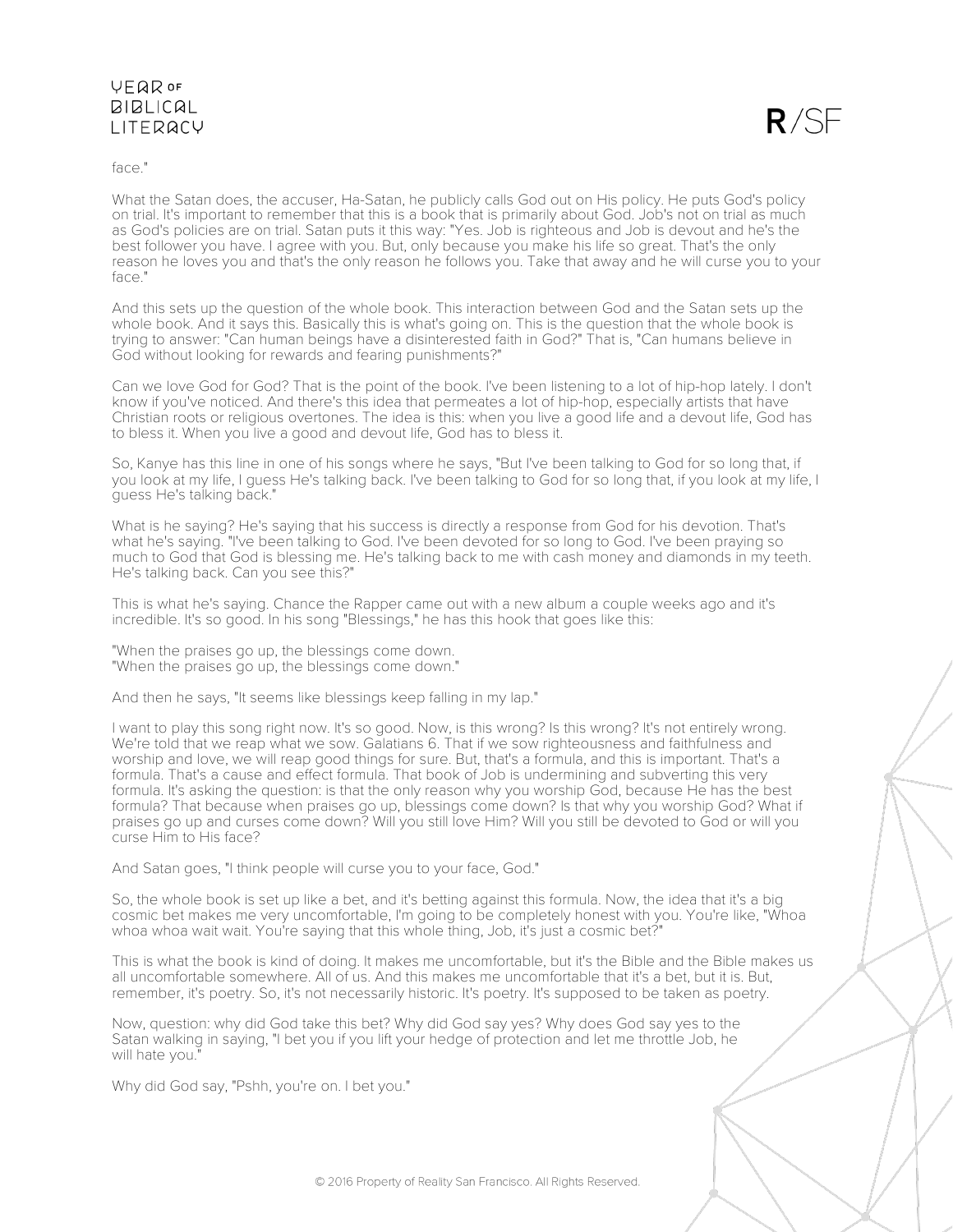

Why would that happen? And this is what I believe right now. Again, like I told you, this book, every year I kind of return to this book somehow and it works on me. But, right now, this is what I believe. Why God said yes to this bet: I believe it's because God truly believed that Job already loved Him. I believe that it's because God believed Job really loved Him with no strings attached. God said yes because He believed that Job loved Him. Not because of the things, but because Job loved Him.

And, in the process, Job, from a human perspective, steps into the universal experience of all humanity. See, Job 1, the very beginning, that's not the universal experience of all humanity. Not everyone is like everything you touch is gold. That's not the human experience. The human experience is one of suffering, and even the suffering of the innocent when there doesn't seem to be any cause for the effect. Because, what did Job do wrong? We all know the answer is nothing. He did nothing wrong to deserve the suffering he was under. That is clear by God's account, by Satan's account. Everyone in the book knows he did nothing wrong. He was righteous by all accounts, from everyone's perspective at the beginning. I mean, his friends have a different perspective but, according to Job and God, the author and Satan, Job was righteous.

But, he suffers. He still suffers. And this is a reality of our world this side of God making all things new. This is a reality in our world. People suffer and people suffer in disproportionate amounts to what they have sown. There are people in this room that will suffer more than you "deserve" to suffer, and you know this. You know this to be true. You might say, "Hey, I'm not perfect, I'm not completely righteous, but I don't know if I deserved that. That's just wrong."

We all live with that. That is the human experience. And Job steps into this experience and is our archetype of someone who steps into suffering that he cannot explain at all. So, what's the answer to all this? Why does it happen? Why does this happen? I'm sorry to say that we're not really told. We're not told why; not exactly. But, I can tell you – and I want you all, if you are a follower of Jesus, please take note of this. Please. I can tell you this: what we learn from the book is that overly simplistic answers to our pain and suffering will not do.

When you give trite answers to your own heart or a friend who's suffering, that will not do. Look at Job 1:20. This is one of the most famous lines in Job, if not in the Bible. Job goes through tremendous suffering and this is what Job tries to do.

It says that he fell on the ground and worshipped and said this:

#### "Naked I came from my mother's womb, and naked I will depart. The Lord gave the Lord has taken away; may the name of the Lord be praised."

The Lord gives, the Lord takes away. Blessed be the name of the Lord. This is what Job says. And all of us are going, "Oh my gosh. I want faith like that. That is tremendous faith."

This is a very very very famous line in the Bible and we might have quoted it to people in tremendous pain. "Yeah, you lost someone. The Lord gives, the Lord takes away. Blessed be the name of the Lord."

Now, we can't beat up Job for saying this, because what Job is basically saying, which makes the point literarily which moves the story along, is that he, Job, will continue to praise and love God. Even though he has experienced tremendous suffering, praises will still go up even though curses come down. I will still praise you, God. I will not leave you. I'm with you. I praise you.

That's commendable. So much so that God brings it back up to the Satan next time the Satan strolls in. Chapter 2, Satan strolls in again and God goes, "Hey. I won the bet. Right? I won the bet. Like, you did all that. He lost everything and he still hasn't cursed me."

God thinks this is commendable because curses came down but praises still went up from Job. However, Job doesn't know what we know. What Job is basically saying is God did all this. "The Lord gave and the Lord took. The Lord gave me kids and the Lord killed my kids. Blessed be the name of the Lord."

Is that true? No. That is not true. The Lord didn't really kill His kids, that's not what happened. That's not what the narrative said. It was the Satan who did that. That's explicit in verse 12. God's like, "Okay. I'll take the bet. But, I'm not going to do that. I'm not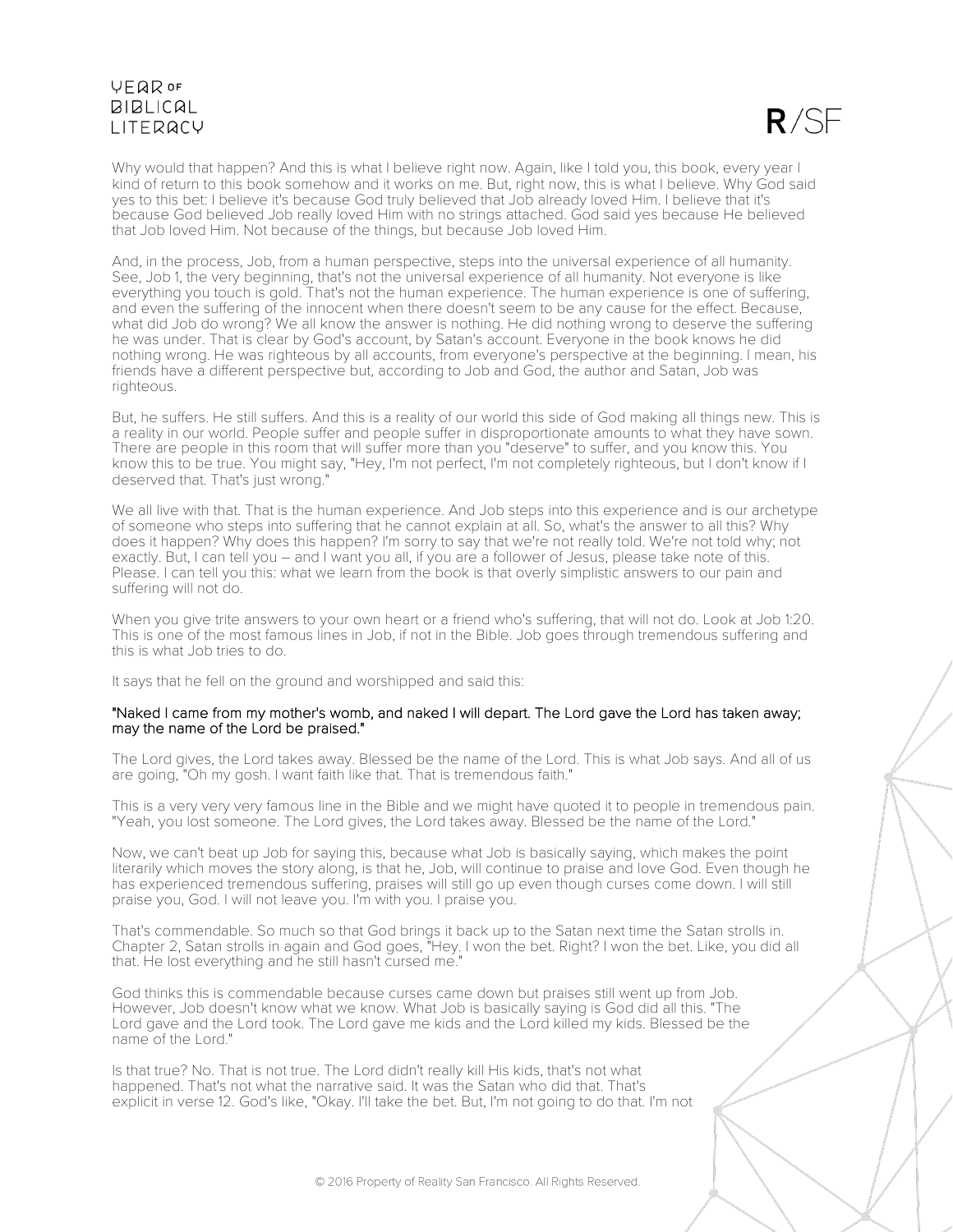

going to kill. I don't do that. I'm lifting my hedge, but that's on you."

The Satan – when you don't give place to the Satan in this, you have, actually, a lot bigger problems. When we don't understand evil, we blame evil on God. We have to realize that there's evil in this world and there is an Accuser, there is the Satan and he is real. Which brings up a very important point. One of the things this book is doing – and it's doing it a lot – is showing us that there is more going on behind the scenes of our suffering than we realize, and simple answers will not do. You cannot just say, "Well, God did that," and you cannot say, either, "Well, Satan just did that."

Well, it's all God or all Satan. You can't do that. They're like, "It's way more complex than that."

Well, then, give me an answer. Let's keep reading. How about that? Now, the rest of the book from chapter 3 all the way to chapter 38 is a poetic, beautiful, funny at times and really sad at other times, a poetic back and forth debate between Job and these three friends of his. Which, at the beginning, are awesome. They just sit with Job. They see how much suffering Job is under and they just sit with him for a week. They just are mourning and with him. But, after that, they're going, "Job, dude. You need to repent. Something's wrong with you."

Which is not the best thing to say when someone's suffering. It's like, "What did you do?"

Like, "I didn't do anything!"

"Well, you must've done something, because God just doesn't do that."

Don't be that friend. Please. And don't say, "Hey, the Lord just took away."

That won't work either. If you read the rest of the book, that won't work either. And here is where they structure the debates. Let me just talk about the whole center of the book of Job. Okay? One team of scholars call this "the triangle of tensions" in the book of Job, and it looks like this on the screen. In the book of Job, you have these three things working at any given time. So, you have – and when these things are all in balance, everything's great. So, let me explain this. You have God's justice on the top. God rules the world according to justice. God is just and He rules the world according to justice. Okay?

Then you have the retribution principle, which is basically "praises go up, blessings come down." Like, if you're good, you will receive good things. If you're bad, you will receive bad things. That's how the world works. That was accepted wisdom during the time of Job. That's the way the world worked. God is just and the world is cause and effect. If you do good things, good things will happen. If you do bad things, bad things will happen.

And then you have Job's righteousness. So, as long as Job's righteous and he still continues to get blessed by a just God, everything works great. This is the triangle that starts the book of Job. Okay? God's just, the retribution principle is in place, Job keeps getting good things because he's righteous. Everything makes sense and everything is good. Until Job starts suffering. As soon as Job starts suffering, one of the corners of the triangle have to be given up because it doesn't make sense anymore. And the debates between chapter 3 and chapter 38 are defending certain corners of this triangle. Okay?

Let me show you how this works. Example one. Next slide. Job's friends keep arguing that Job is not righteous. They're saying, "Okay. It's you that's the problem because this triangle makes perfect sense, Job. God is just, there is a retribution principle. This is a real thing. People get what they deserve. If you are wicked, you will be cursed. If you are righteous, you will be blessed."

And they keep telling Job, "It's your fault, Job. You've done something wrong. You must repent. Fess up, man. Fess up. What'd you do?"

Job's like, "I didn't do anything."

"What did you think?"

"I didn't think anything."

"What are you looking at online?"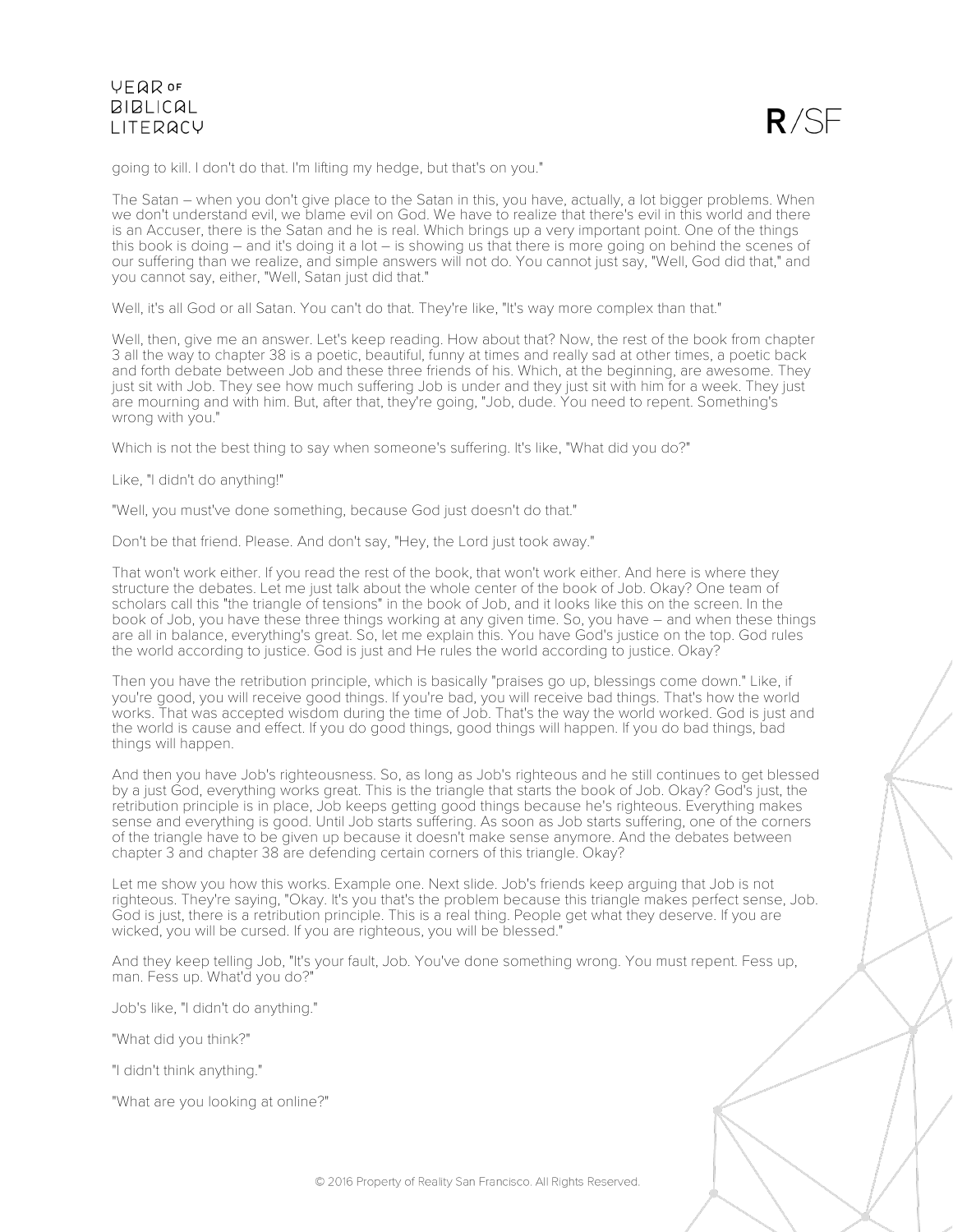

### "Not anything!"

"Business trip. Last year. You took an extra day. What were you doing?"

"I went to church."

"No. You're lying. Fess up."

And he's like, "I'm righteous. I'm telling you I'm righteous."

"No no no. You cannot be righteous. The world doesn't work that way. God is just and you're getting punished for something you've done."

So, the "Job is righteous" thing collapsed. Next slide. This makes Job so mad because he knows he's righteous. Something the story does not deny. Job basically tells his friends, "Hey, I used to think like you guys did. I used to think that this triangle was perfect. But, now that I'm suffering, I see the world differently."

He says in Job 16:4, "I too could talk as you do, if you were in my place."

Saying, "I used to believe the way you did and, if I switched places with you and I never went through suffering, I still would. But, now that I'm here suffering, I don't see the world this way anymore. Something's got to give."

So, Job begins to argue that he is absolutely righteous. So, maybe the world doesn't work that way. Maybe the retribution principle is not a thing. He's like, "Nope. That can't be it, because I'm righteous and God is just. Okay, so, the world does not run according to this 'praises go up, blessings come down.' That is not how the world works."

But, this freaks him out. To think that the world is not cause and effect is total chaos to him, and it's more scary than anything. So, he goes somewhere that maybe you've gone before. He says, "God's not just then. Because I'm righteous. The world has to operate like this. God must be unrighteous. God is not working according to this formula. Therefore, God is unjust."

At first, Job doesn't charge God with wrongdoing. It says that in chapter 1. But, in the end, he charges God with a lot of wrongdoing. Throughout the book, he starts saying that God's the one who's guilty, not him. He wants his day in court with God. "Call me to court, God. Let me stand trial. Let me defend my case. I've done nothing wrong and I think it's You."

Look what he says in Job 9:21-24: "Although I am blameless, I have no concern for myself; I despise my own life.

"It's all the same; that is why I say, 'He [God] destroys both the blameless and the wicked.'"

To Job's mind, that's unjust.

"When a scourge brings sudden death, he mocks the despair of the innocent.

### "When a land falls into the hands of the wicked, he blindfolds its judges. If it is not he, then who is it?"

Job is saying, "God is a blind judge. God destroys the blameless and the wicked. What kind of justice is that? God is not just."

Wow. A whole different Job as he goes through suffering. Job keeps asking for his day in court to defend himself and put God on trial for what's happened to him. He keeps asking God to show up. "God, where are You? Show up. I need to plead my case before You."

And then, finally, in chapter 38, God shows up. Have you gotten there yet? It's a little different than you thought, huh? Like, "God? Finally. Yes."

If you're reading this for the first time and you get to chapter 38, I give you permission,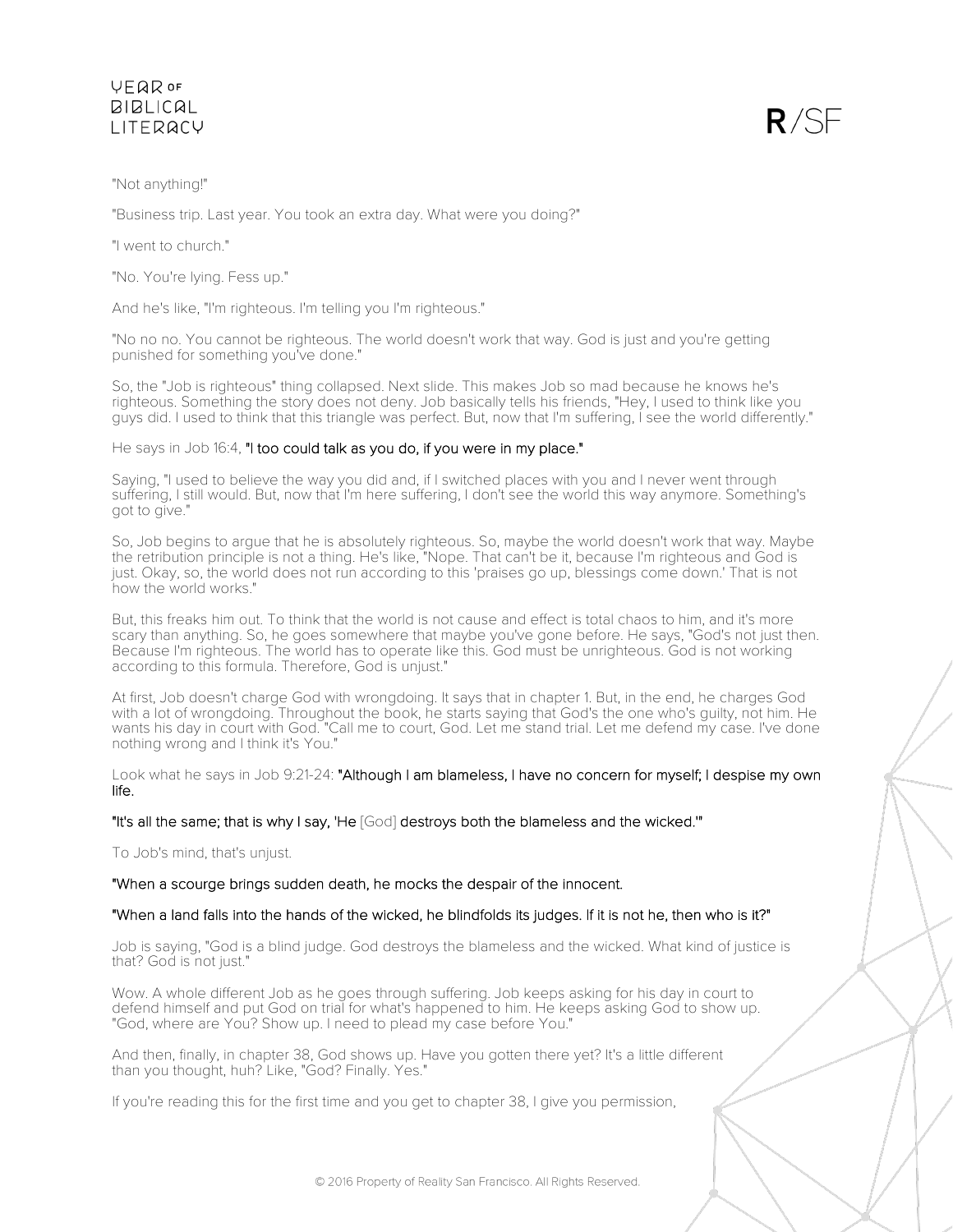

tonight, if you're like, "I'm on Job 4, I don't know if I'll get there," just go there tonight. Okay? You have permission to jump to chapter 38 tonight and read it. Read chapter 38 and 39. And 40 and 41. Just keep reading.

Finally, in chapter 38, God shows up. And, if you're reading this for the first time, you're probably thinking what the characters are thinking. You're probably thinking, "Finally. Some answers. I'm going to get some answers here. God shows up."

Which is the brilliance of the writing of Job. Job is so brilliantly written because, at the beginning of Job, we know a little bit more than Job knows. But, by the end of the book, we want answers just like Job wants answers. We're like, "Yeah, God. I mean, this is easy. They bring up some good points here. God, You have to answer. Do You run the world justly or not? Are You going to explain to him what's gone on? Say something."

And God finally shows up through a storm; through a hurricane. And, when God finally shows up, Job expected an explanation. Job thought, "Okay. Finally, God's going to explain Himself to me."

Job's friends expected condemnation. "Finally. Job's going to get what he deserves. God, tell Job he's wrong. Tell Job he has been guilty of sin. That's why he had so much curse come upon him."

What they get is neither of those things. God doesn't explain what's going on with Job nor does He condemn Job. God shows up through a storm and asks Job a series of questions about the world and the ocean and animals for two whole chapters.

"Where were you when I did this and that and that? And tell me, can you control this and this and this? I'm sure that you know."

And Job is such a funny book, because God shows up and is like, "Oh, I'm sure you know how the universe is run. I'm sure that you can singe up Orion's Belt. I'm sure you could do that. I'm sure you could tell the waves to stop right there. I'm sure. You've got it, right? You've got it."

He's just doing this and Job's like, "Uhh... I don't... what?"

And Job keeps feeling smaller and smaller and smaller. Finally, Job answers back in chapter 40. God just starts asking him all these questions. He doesn't explain a thing to Job. He just asks Job questions. That's all He does. Job finally says this in chapter 40: "I am unworthy. How can I reply to You? What am I going to say to that? I put my hand over my mouth, I spoke once and I have no answer. Twice, but I will say no more. I'm not talking. I don't know what to say."

He stands before God and he's like, "I... I don't know. I've got nothing."

And then God goes, "Okay. Let me ask you some more questions then if you don't want to talk."

And this time He asks him questions about these two monsters. "Leviathan and Behemoth. Do you know them? I know them."

Now, these animals, creatures – I don't know what they are. These creatures are probably some sort of ancient Near Eastern mythological creature that's symbolic for chaos and evil in the world. So, they would have known what this meant. These creatures symbolize chaos and evil and the world being wild and untamed. That sort of thing. And that's what these creatures represented. And He goes, "Do you know about them? Can you tell them what to do? Do you know how to control them? Is that in your realm? Is that what you're doing?

And, in the end, God is telling Job that the universe is terribly complex. "This world that you're living in, Job, it's so complex."

He's saying, "I don't rule the world according to a basic formula that you can control."

I want you to listen to this. Because, the whole book of Job is about "is God just?" And the end of the book says, "It's not that easy. See, if there was a cause and effect to the world like you think, a retribution principle that, if righteousness goes up and praises go up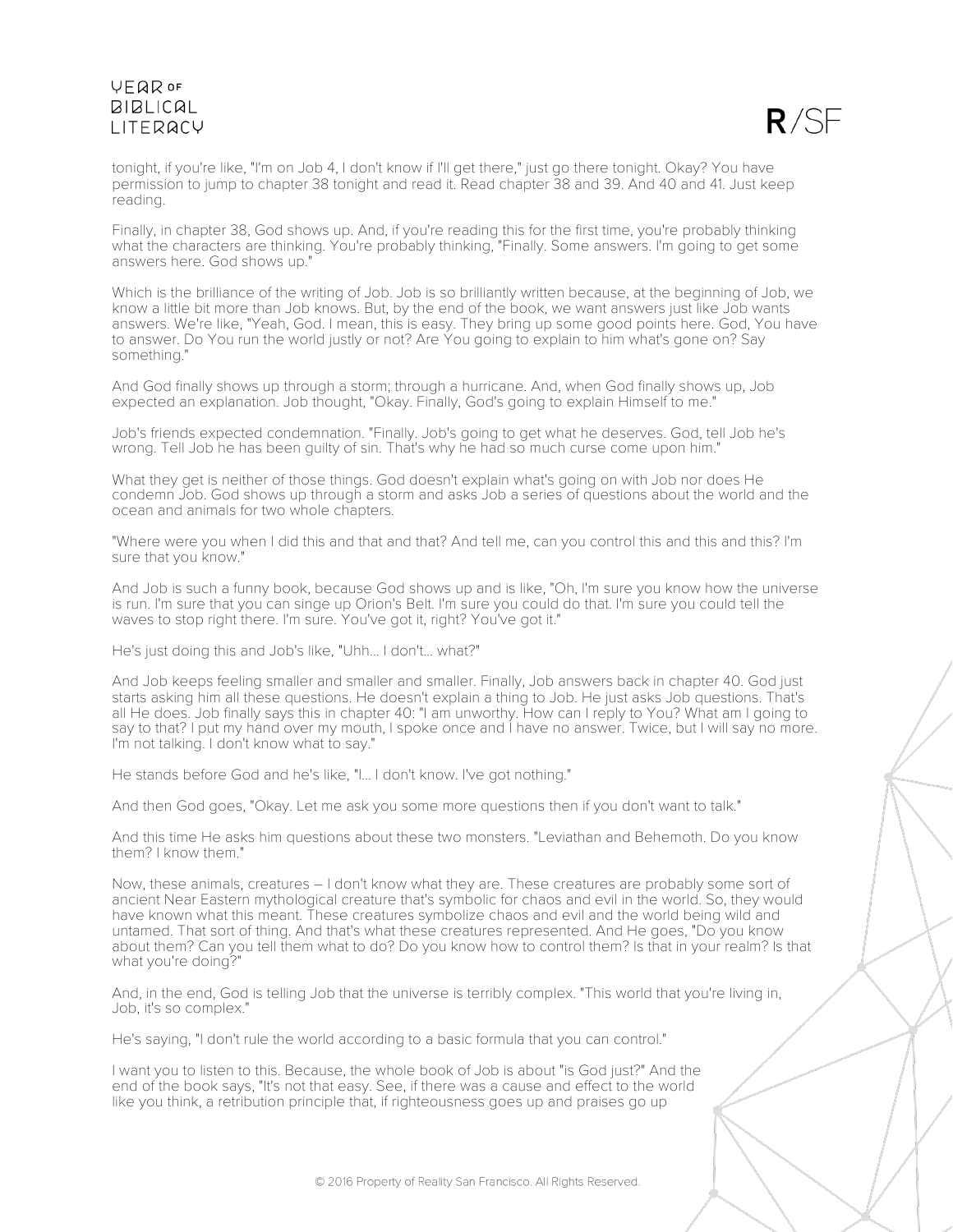$R/SF$ 

then blessings come down, if that's the way the world worked, then you're in control. Then, all you have to do to control your circumstances and make sure that you're pushing the right buttons and the right output will come out and the right things pop out. If you keep doing that, then good things will happen. But, if you don't do that, then bad things will happen. And that, you can control it. That's simple."

And what God is saying is that's not really how it works. The world has forces at work that you can't begin to understand, but God is ultimately wise and He runs – actually rules – the world with wisdom that we don't understand and He's bringing the world to an expected end that only He really understands how He'll do it and then Job finally gets it. Job gets none of his questions answered at all. He just sees a God who knows that, "I know what's going on in the whole world. At any moment, I know what's happening."

And Job, in the end, says, "That's enough for me."

This is what he says to God at the end.

#### Job 42:2: "I know that you can do all things; no purpose of yours can be thwarted.

#### "You asked, 'Who is this that obscures my plans without knowledge?'"

That was him, by the way. He's like, "You asked. That was me."

#### "Surely I spoke of things I did not understand, things too wonderful for me to know.

#### "You said, 'Listen now, and I will speak; I will question you, and you shall answer me.'"

And Job says, "I've heard you, but my eyes have not seen you. My ears have heard you, but now I see you. I don't get it, but I get you."

#### "Therefore I despise myself and repent in dust and ashes."

So, the question is: does Job ever see it all? The reason why Job ultimately surrenders to God is because he sees it all. God's like, "Job, let me explain to you what happened. Satan came in and he put this bet on me and I had to say yes because I knew..."

No. That's not what happened. Did He explain, "Okay. The reason why you lost your kids was that's connected to this and because I'm going to ultimately do this and they're here but now..."

He doesn't do that either. He does nothing to explain. Does Job see it all at the end? No. Does he learn about what happened in that opening heavenly scene? No. Does he learn about why he was chosen to suffer? No. Does he learn the intricacies of how the whole world and the universe works? No. Does he learn about spiritual warfare? No. He never sees it all; He only sees God. And maybe that's enough. And maybe that's much better.

I might have told you this before, but I came to faith in Jesus Christ because I read the book of Job. It was when I was in high school, 17 years old, 21 years ago. Don't do the math. No, not 17. Sorry. 15. No, 16. It doesn't matter. I was young. 15. 16. Somewhere between 15 and 16 years old and I had just gotten kicked out of school for selling drugs and I didn't understand why it was me. So, my questions to God were, "Why me?"

I wasn't really a believer then. I had started dabbling in church a little bit because a friend of mine brought me to church and he bought me a student Bible for Christmas. So, I had never opened this Bible, by the way. It just sat next to me nightstand. So, when I was in this pit of despair like, "Why me? Why? I have other friends that are selling worse things than what I was selling. Why did I get kicked out of school and they didn't get kicked out of school?"

Do you see the dilemma I was working through? I was like, "Why me? I need answers to this."

So, I grabbed this book and I just opened it to the center and, I kid you not, I opened to this page. And, at night church a few weeks ago, the same Bible I had when I was a kid was just laying there on the table and I grabbed it and I opened it to the page and took a picture of it. This is the literal Bible I had and this is what it said when I opened it up. I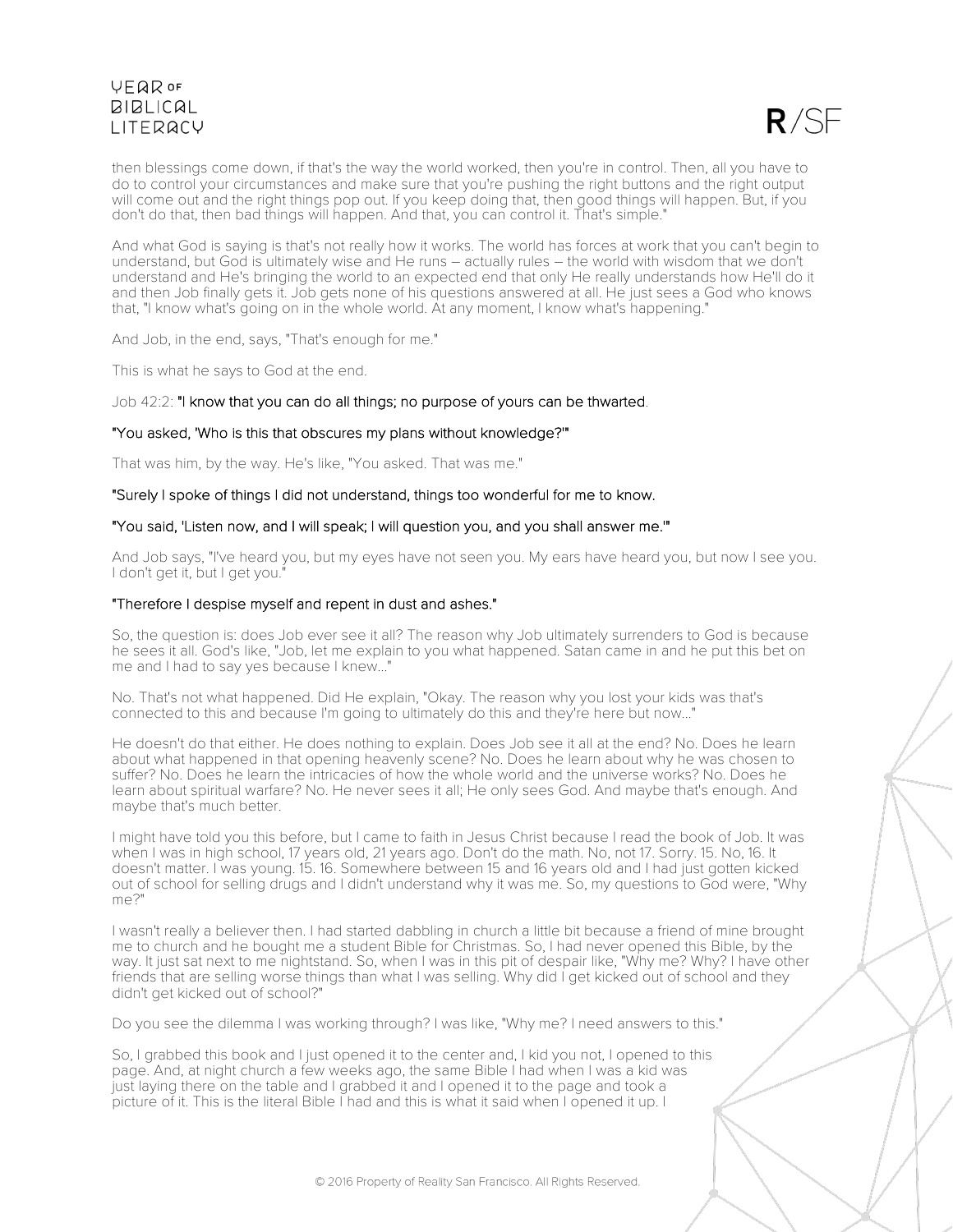

want to ask these questions. "When bad things happen to a good person..."

I'm like, "Bro, that's me! This book works! Wow! I didn't know the Bible worked like this, but it works."

It doesn't really work that way, but it did for me. So, I don't know. I can't explain it. Anyway, I opened to this page. "When bad things happen to a good person."

The ironic thing is I thought I was good selling drugs. For some reason, I don't know why, don't ask me. I'm like, "I'm good. I'm good. I'm Job. Oh my gosh. I'm Job."

I didn't know that was name. I thought the book was about how to get a job, by the way, to be honest. I promise. That's why. I'm like, "When bad things happen to a good person. This book is about how to get a job."

So, I read it and I start reading – and I didn't read the whole book, because it's long and I was in high school. So, I read the first maybe four chapters. Maybe two. I don't know. I just read the first few pages of the book of Job. And I wouldn't know this until way later, like now in life, that what happened to me that night was very similar to what happened to Job at the end of the book of Job. I would have no idea until a lot later. I started asking these questions and I never got the answers, I got God. At this really crazy, decisive moment, I heard Jesus speak to me and say, "You're destroying your life. Follow me. Trust me. I know what I want to do with your life. Follow me."

And I had no framework for this. I had no furniture for this. I didn't grow up in church, so I was like, "Okay. God just spoke to me. Okay."

And I never got the answer, what I got was an invitation. An invitation by God to trust Him and to follow Him. And, in the end, God said, "This is exactly what happened with Job. I'm going to invite you, Job, to trust me. You're not going to understand how or why all of this happened. You might not understand this side of heaven. And, on the other side of heaven, you'll see it. But here, you'll never see it. Will you trust me?"

And Job, being a very righteous person, does trust God. And, in the end, God wins the wager. God wins the bet. But, not before God said that all of Job's friends were wrong. I think that was a really important part of the book. Okay? God's like, "I won't tell you how this all works, but I will say this. Your friends were wrong."

That's a great part of the book at the very end. God's like, "Okay. Your friends are wrong."

And then it says this. This is very interesting. "And Job was right."

Which is strange, because we know that Job had wrong theology about God in the middle of the book. So, what is this saying about Job when God says, "Your friends are wrong, but you are not wrong. You were righteous through it all."

What does that mean? That cannot mean, "Job, you had right theology the whole time. I am unjust. That's right."

That is not what it means. It means this: that through it all, Job never stopped praying. He complained, but he complained to God, not about God. When he doubted, he doubted to God. When he lamented, he screamed and he yelled and he did it in God's presence. No matter his agony, he continued to talk to God. So, God, at the end of the book of Job, says, "You're righteous. You wrestled with me."

#### "The whole time?"

"Yeah, you came before me and told me what was on your heart and that you thought I didn't run the world the way you wanted me to run the world. I get that. But, you brought them to me. You brought all your complaints to me, your laments to me, your anger to me."

Job's suffering didn't drive him away from God, it drove Job towards God. And, for that, Job is commended. For that, Job is righteous. So, there is a place for our lament. There is a place for our questioning God. And that place is before God. That place is to bring all of our lament to God, all of our worry to God, all of our fears to God, all of our complaints to